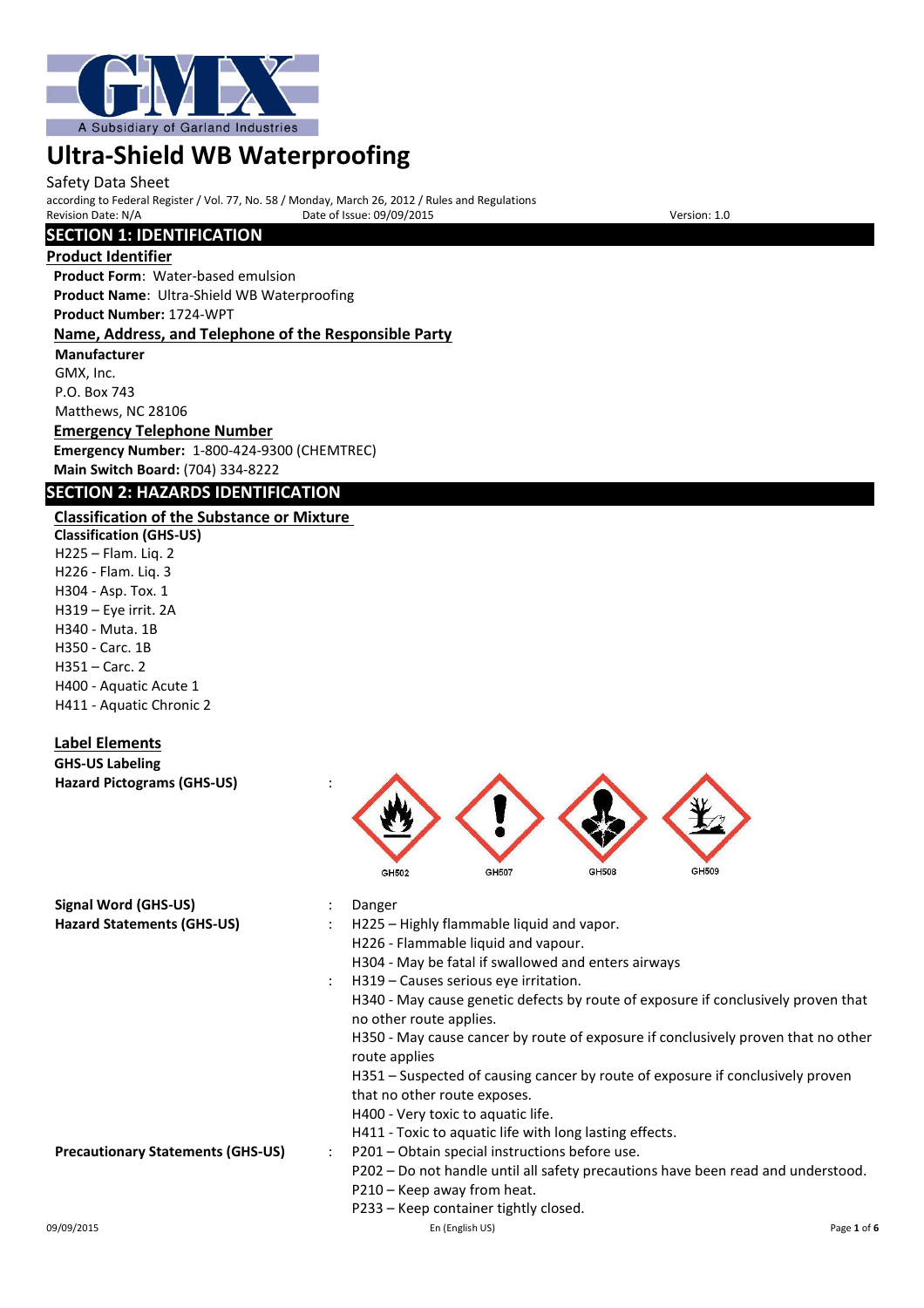Safety Data Sheet

According to Federal Register/Vol. 77, No. 58/Monday, March 26, 2012/Rules and Regulations Date of issue: 09/09/2015

- P240 Ground/bond container and receiving equipment. P241 – Use explosion-proof electrical/ventilating/equipment. P242 – Use only non-sparking tools. P243 – Take precautionary measures against static discharge. P264 – Wash face, hands, and any exposed skin thoroughly after handling. P273 - Avoid release to the environment. P280 – Wear protective gloves/protective clothing/eye protection/face protection. P281 – Use personal protective equipment as required. P303 + P361 + P353 - IF ON SKIN (or hair): Remove/Take off immediately all contaminated clothing. Rinse skin with water/shower. P305 + P351 + P338 - IF IN EYES: Rinse cautiously with water for several minutes. Remove contact lenses, if present and easy to do. Continue rinsing. P308+P313 – If exposed or concerned: Get medical advice/attention.
	- P337+P313 if eye irritation persists: Get medical attention/advice.

P370 + P378 - In case of fire: Use extinguishing media for extinction.

P391 - Collect spillage.

P403 + P235 - Store in a well-ventilated place. Keep cool.

P405 – Store locked up.

P501 – Dispose of contents/container according to local, regional, national, and international regulations.

#### **Other Hazards**

**Other Hazards Not Contributing to the Classification:** Not available.

**Unknown Acute Toxicity (GHS-US)**

No data available

# **SECTION 3: COMPOSITION/INFORMATION ON INGREDIENTS**

#### **Substance**

Not available

# **Mixture**

| <b>Name</b>                     | <b>Product identifier</b> | % (w/w)   | <b>Classification (GHS-US)</b> |
|---------------------------------|---------------------------|-----------|--------------------------------|
| Asphalt                         | CAS No (8052-42-4)        | $50 - 65$ | H225 - Flam. Lig. 2            |
|                                 |                           |           | H319 - Eye Irrit. 2A           |
|                                 |                           |           | $H351 - Carc.$ 2               |
| Water                           | CAS No (7732-18-5)        | $20 - 45$ | Not Classified                 |
| Elastomeric Polymer             | Proprietary               | $0 - 20$  | Not Classified                 |
| Additives                       | Mixture                   | < 6       | Not Classified                 |
| Stoddard Solvent                | 8052-41-3                 | $0 - 5$   | H226 - Flam. Lig. 3            |
|                                 |                           |           | H340 - Muta, 1B                |
|                                 |                           |           | H350 - Carc. 1B                |
|                                 |                           |           | H304 - Asp. Tox. 1             |
|                                 |                           |           | H400 - Aquatic Acute 1         |
|                                 |                           |           | H411 - Aquatic Chronic 2       |
| CECTION A. FIDET AID BAFACLIDEC |                           |           |                                |

# **SECTION 4: FIRST AID MEASURES**

### **Description of First Aid Measures**

**First-aid Measures General**: Never give anything by mouth to an unconscious person. If you feel unwell, seek medical advice (show the label where possible). IF exposed or concerned: Get medical advice/attention. **First-aid Measures After Inhalation**: Move to fresh air. Oxygen or artificial respiration if needed. If symptoms persist, call

a physician.

**First-aid Measures After Skin Contact**: Wash off immediately with soap and plenty of water removing all contaminated clothes and shoes. Remove and wash contaminated clothing before re-use. If skin irritation persists, call a physician.

**First-aid Measures After Eye Contact**: Rinse thoroughly with plenty of water for at least 15 minutes and consult a physician. **First-aid Measures After Ingestion**: Call a physician or Poison Control Center immediately. Never give anything by mouth to an

unconscious person. Do not induce vomiting without medical advice.

# **SECTION 5: FIRE-FIGHTING MEASURES**

### **Extinguishing Media**

**Suitable Extinguishing Media:** Carbon dioxide (CO2). Foam. Dry powder. Dry chemical.

**Unsuitable Extinguishing Media:** Do not use a solid water stream as it may scatter and spread fire.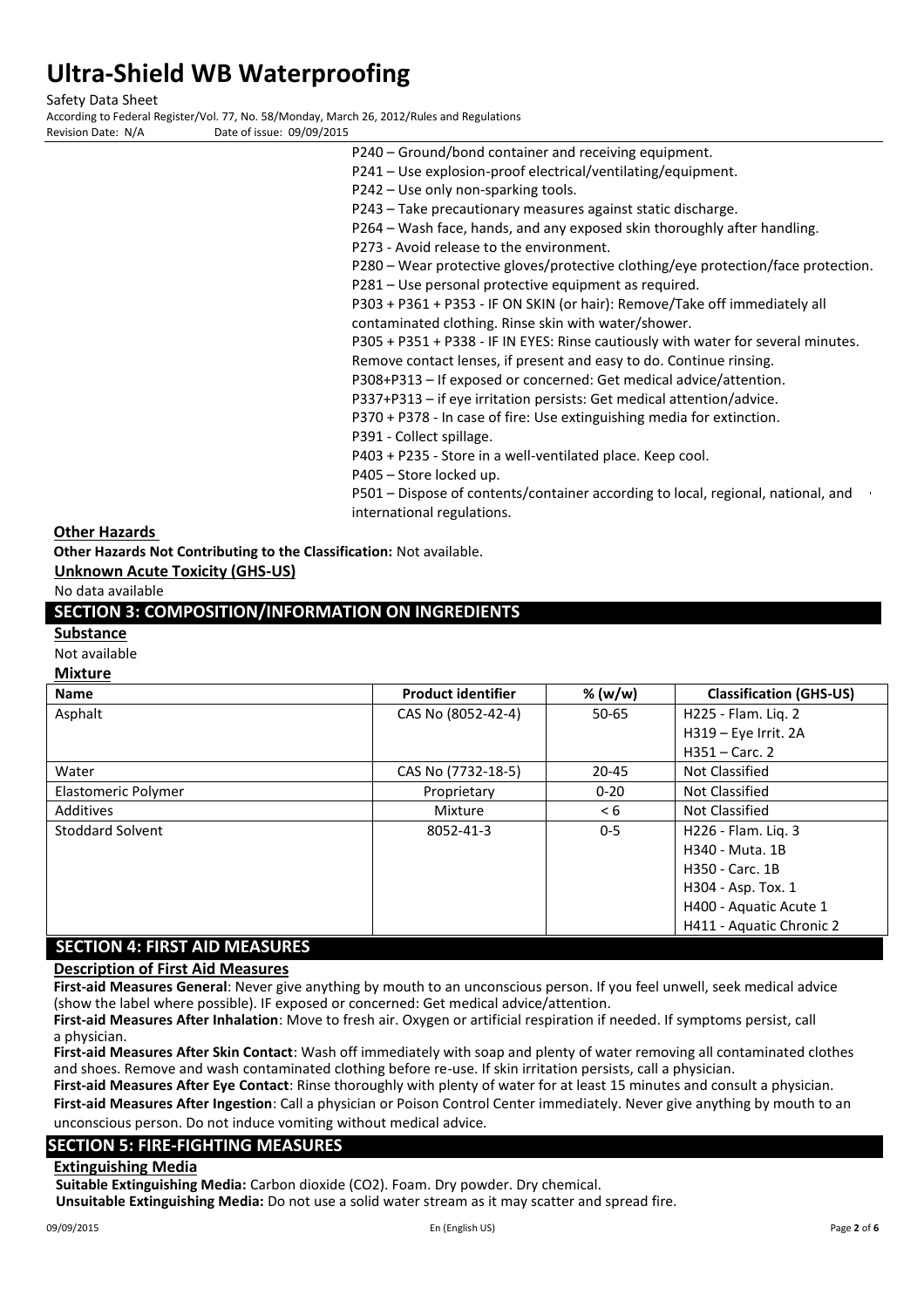Safety Data Sheet

According to Federal Register/Vol. 77, No. 58/Monday, March 26, 2012/Rules and Regulations Date of issue: 09/09/2015

#### **Special Hazards Arising From the Substance or Mixture**

No information available

#### **Advice for Firefighters**

**Firefighting Instructions:** Exercise caution when fighting any chemical fire.

**Protection During Firefighting:** As in any fire, wear self-contained breathing apparatus pressure-demand, MSHA/NIOSH (approved or equivalent) and full protective gear.

#### **Reference to Other Sections**

Refer to section 9 for flammability properties.

#### **SECTION 6: ACCIDENTAL RELEASE MEASURES**

#### **Personal Precautions, Protective Equipment and Emergency Procedures**

**General Measures**: Evacuate personnel to safe areas.

#### **For Non-emergency Personnel**

**Protective Equipment:** Use appropriate personal protection equipment (PPE).

**Emergency Procedures:** Evacuate unnecessary personnel.

#### **For Emergency Responders**

**Protective Equipment:** Equip cleanup crew with proper protection.

**Emergency Procedures:** Ventilate area.

#### **Environmental Precautions**

Prevent further leakage or spillage if safe to do so. Prevent product from entering drains.

#### **Methods and Material for Containment and Cleaning Up**

**For Containment and Clean Up:** Dike with inert absorbent material (e.g. dry sand or earth). Take precautionary measures against static discharges. Soak up with inert absorbent material. Pick up and transfer to properly labeled containers. Keep in suitable and closed containers for disposal. Dispose of as common waste.

#### **Reference to Other Sections**

See heading 8, Exposure Controls and Personal Protection.

#### **SECTION 7: HANDLING AND STORAGE**

#### **Precautions for Safe Handling**

Avoid contact with skin and eyes. Ensure adequate ventilation.

#### **Conditions for Safe Storage, Including Any Incompatibilities**

**Storage Conditions:** Keep container tightly closed. Keep in properly labeled containers. Keep out of the reach of children. **Incompatible Materials:** Not available.

# **SECTION 8: EXPOSURE CONTROLS/PERSONAL PROTECTION**

#### **Control Parameters**

| <b>Chemical Name</b>    | <b>ACGIH TLV</b>          | <b>OSHA PEL</b>     | <b>Ontario TWAEV</b>       | <b>Mexico</b>                |
|-------------------------|---------------------------|---------------------|----------------------------|------------------------------|
| Petroleum Asphalt       | TWA: $0.5 \text{ mg/m}^3$ |                     | TWA: $0.5 \text{ mg/m}^3$  | STEL: 10 mg/m <sup>3</sup>   |
|                         |                           |                     |                            | TWA: 5 mg/m <sup>3</sup>     |
| <b>Stoddard Solvent</b> | TWA: 100 ppm              | TWA: 2900 mg/m $3$  | TWA: 525 mg/m <sup>3</sup> | STEL: 200 ppm                |
|                         |                           | <b>TWA: 500 ppm</b> |                            | STEL: 1050 mg/m <sup>3</sup> |
|                         |                           |                     |                            | TWA: 523 mg/m <sup>3</sup>   |
|                         |                           |                     |                            | TWA: 100 ppm                 |

| Chemical Name       | <b>NIOSH IDLH</b>       |
|---------------------|-------------------------|
| Solvent<br>stoddard | 20000 mg/m <sup>3</sup> |

#### **Exposure Controls**

**Appropriate Engineering Controls:** Do not allow ventilation equipment to draw material odors indoors. **Personal Protective Equipment:** Gloves. Protective clothing. Protective goggles.

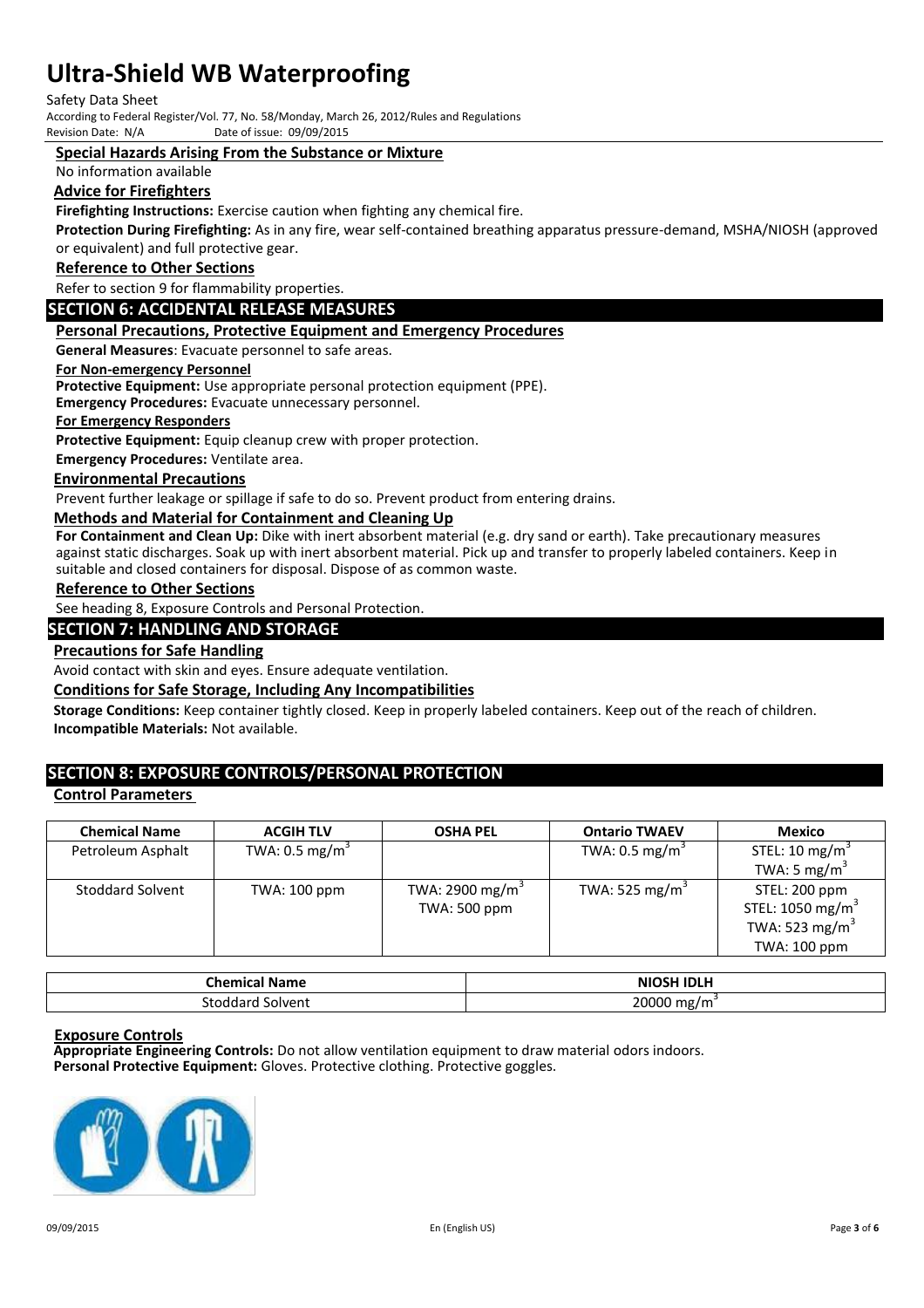Safety Data Sheet

According to Federal Register/Vol. 77, No. 58/Monday, March 26, 2012/Rules and Regulations

Date of issue: 09/09/2015

**Hand Protection:** Protective gloves.

**Eye Protection:** Chemical goggles or safety glasses.

**Skin and Body Protection:** Wear suitable protective clothing.

**Respiratory Protection:** If exposure limits are exceeded or irritation is experienced, NIOSH approved respiratory protection should be worn.

**Hygiene Measures:** Wash hands before breaks and at the end of workday. Remove and wash contaminated clothing before re-use. Handle in accordance with good industrial hygiene and safety practice. **Other Information:** When using, do not eat, drink, or smoke.

# **SECTION 9: PHYSICAL AND CHEMICAL PROPERTIES**

**Information on Basic Physical and Chemical Properties**

| <b>Physical State</b>                                    | $\ddot{\cdot}$       | Liquid                                  |
|----------------------------------------------------------|----------------------|-----------------------------------------|
| Appearance                                               |                      | Brown/black liquid                      |
| Odor                                                     |                      | Slight odor                             |
| <b>Odor Threshold</b>                                    |                      | Not available                           |
| рH                                                       |                      | $9.5 - 11.5$                            |
| Relative Evaporation Rate (butyl acetate $= 1$ )         |                      | Not available                           |
| <b>Melting Point</b>                                     | $\ddot{\cdot}$       | Not available                           |
| <b>Freezing Point</b>                                    | $\ddot{\phantom{a}}$ | 32°F/0°C                                |
| <b>Boiling Point</b>                                     | $\ddot{\cdot}$       | $212^{\circ}$ F / $100^{\circ}$ C       |
| <b>Flash Point</b>                                       | $\ddot{\cdot}$       | >400°F (>204°C)                         |
| <b>Auto-ignition Temperature</b>                         | $\ddot{\phantom{a}}$ | $>700^{\circ}$ F $/$ > 371 $^{\circ}$ C |
| <b>Decomposition Temperature</b>                         | $\ddot{\cdot}$       | Not available                           |
| Flammability (solid, gas)                                |                      | Not available                           |
| <b>Lower Flammable Limit</b>                             | $\ddot{\cdot}$       | Not available                           |
| <b>Upper Flammable Limit</b>                             |                      | Not available                           |
| <b>Vapor Pressure</b>                                    |                      | Not available                           |
| Relative Vapor Density at 68°F (20°C)                    | $\ddot{\phantom{0}}$ | $> 1$ (Air = 1)                         |
| <b>Relative Density</b>                                  |                      | Not available                           |
| <b>Specific Gravity</b>                                  | $\ddot{\cdot}$       | >1.0                                    |
| Solubility                                               |                      | Partly miscible                         |
| Partition coefficient: n-octanol/water                   |                      | Not available                           |
| <b>Explosion Data – Sensitivity to Mechanical Impact</b> | $\mathbf{r}$         | Not available                           |
| <b>Explosion Data - Sensitivity to Static Discharge</b>  | $\ddot{\phantom{a}}$ | Not available                           |
| <b>VOC Content</b>                                       | $\ddot{\cdot}$       | $<$ 40 g/L                              |

# **SECTION 10: STABILITY AND REACTIVITY**

**Reactivity:** Hazardous polymerization does not occur

**Chemical Stability:** Stable under normal conditions.

**Possibility of Hazardous Reactions:** Hazardous polymerization will not occur.

**Conditions to Avoid:** No information available.

**Incompatible Materials:** No materials to be especially mentioned.

**Hazardous Decomposition Products:** Carbon monoxide. Carbon dioxide. Hydrocarbons.

#### **SECTION 11: TOXICOLOGICAL INFORMATION**

#### **Information on Toxicological Effects – Ingredient(s)**

| LD50 and LC50 Data  |              |
|---------------------|--------------|
| Asphalt (8052-42-4) |              |
| LD50 Oral Rat       | >5,000 mg/kg |
| LD50 Dermal Rabbit  | >2,000 mg/kg |

#### **Carcinogenicity Data:**

| Asphalt (8052-42-4)                    |                                             |
|----------------------------------------|---------------------------------------------|
| <b>IARC Group</b>                      | 2B                                          |
| National Toxicity Program (NTP) Status | Twelfth Report – Items under consideration. |

# **SECTION 12: ECOLOGICAL INFORMATION**

### **Toxicity – Ingredients**

Contains no substances known to be hazardous to the environment or not degradable in waste water treatment plants.

### **Persistence and Degradability**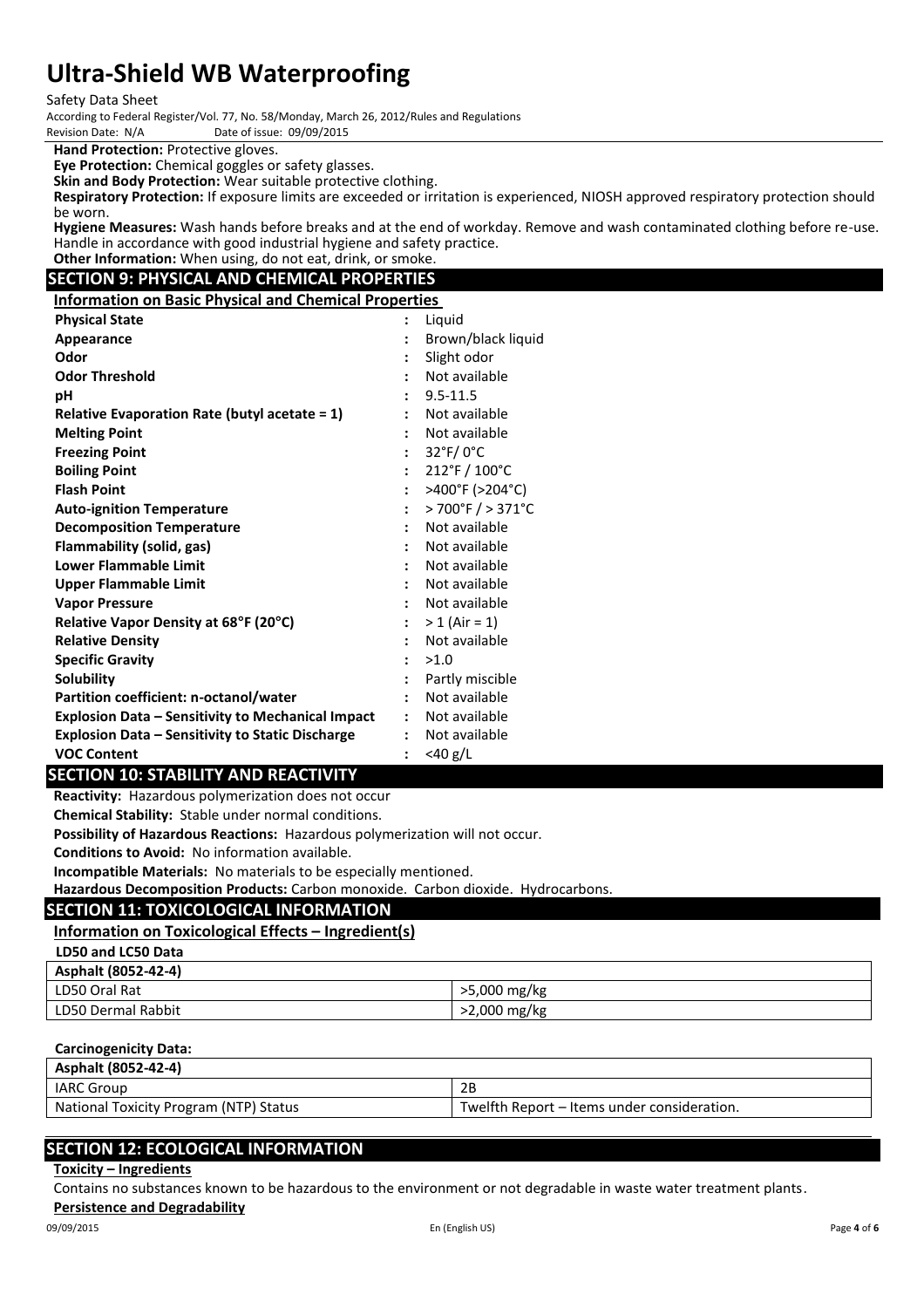#### Safety Data Sheet

According to Federal Register/Vol. 77, No. 58/Monday, March 26, 2012/Rules and Regulations Date of issue: 09/09/2015

No information available for this product.

# **Bioaccumulative Potential – Product**

No information available for this product.

**Bioaccumulative Potential – Ingredients**

No information available for this product.

#### **Mobility in Soil**

No information available for this product.

# **Other Adverse Effects**

**Other Information:** Avoid release to the environment.

# **SECTION 13: DISPOSAL CONSIDERATIONS**

**Waste Disposal Recommendations:** Dispose of in accordance with local, state, and federal regulations.

**Additional Information:** Empty containers should be taken for local recycling, recovery or waste disposal.

| <b>SECTION 14: TRANSPORT INFORMATION</b> |                         |
|------------------------------------------|-------------------------|
| In Accordance with DOT                   |                         |
| <b>Proper Shipping Name</b>              | Non-Regulated Material. |
| In Accordance with IMDG                  |                         |
| <b>Proper Shipping Name</b>              | Not Regulated.          |
| <b>Hazard Class</b>                      |                         |
| <b>Identification Number</b>             |                         |
| <b>Packing Group</b>                     |                         |
| <b>Marine Pollutant</b>                  |                         |
| In Accordance with IATA                  |                         |
| <b>Proper Shipping Name</b>              | Not Regulated.          |
| <b>Hazard Class</b>                      |                         |
| <b>Identification Number</b>             |                         |
| <b>Packing Group</b>                     |                         |
| <b>Marine Pollutant</b>                  |                         |
| In Accordance with TDG                   |                         |
| <b>Proper Shipping Name</b>              | Not Regulated.          |
| <b>Hazard Class</b>                      |                         |
| <b>Identification Number</b>             |                         |
| <b>Packing Group</b>                     |                         |
| <b>Marine Pollutant</b>                  |                         |

# **SECTION 15: REGULATORY INFORMATION**

#### **International Inventories**

| <b>Chemical Name</b>    | <b>TSCA</b> | dsl | <b>NDSL</b> | <b>EINECS</b> | <b>ELINCS</b> | <b>ENCS</b> | <b>CHINA</b> | <b>KECL</b> | <b>PICCS</b> | <b>AICS</b> |
|-------------------------|-------------|-----|-------------|---------------|---------------|-------------|--------------|-------------|--------------|-------------|
| Petroleum Asphalt       |             | ,,  | -           |               | -             | ۰           |              |             |              |             |
| <b>Stoddard Solvent</b> | . .         | ,,  |             |               | "             |             |              |             |              |             |

| <b>TSCA</b>   | Complies |
|---------------|----------|
| <b>DSL</b>    | Complies |
| <b>NDSL</b>   | Complies |
| <b>EINECS</b> | Complies |
| <b>ELINCS</b> | Complies |
| <b>ENCS</b>   | Complies |
| <b>CHINA</b>  | Complies |
| <b>KECL</b>   | Complies |
| <b>PICCS</b>  | Complies |
| <b>AICS</b>   | Complies |

### **US Federal Regulations**

**Asphalt (8052-42-4)** Listed on the United States TSCA (Toxic Substances Control Act) Inventory